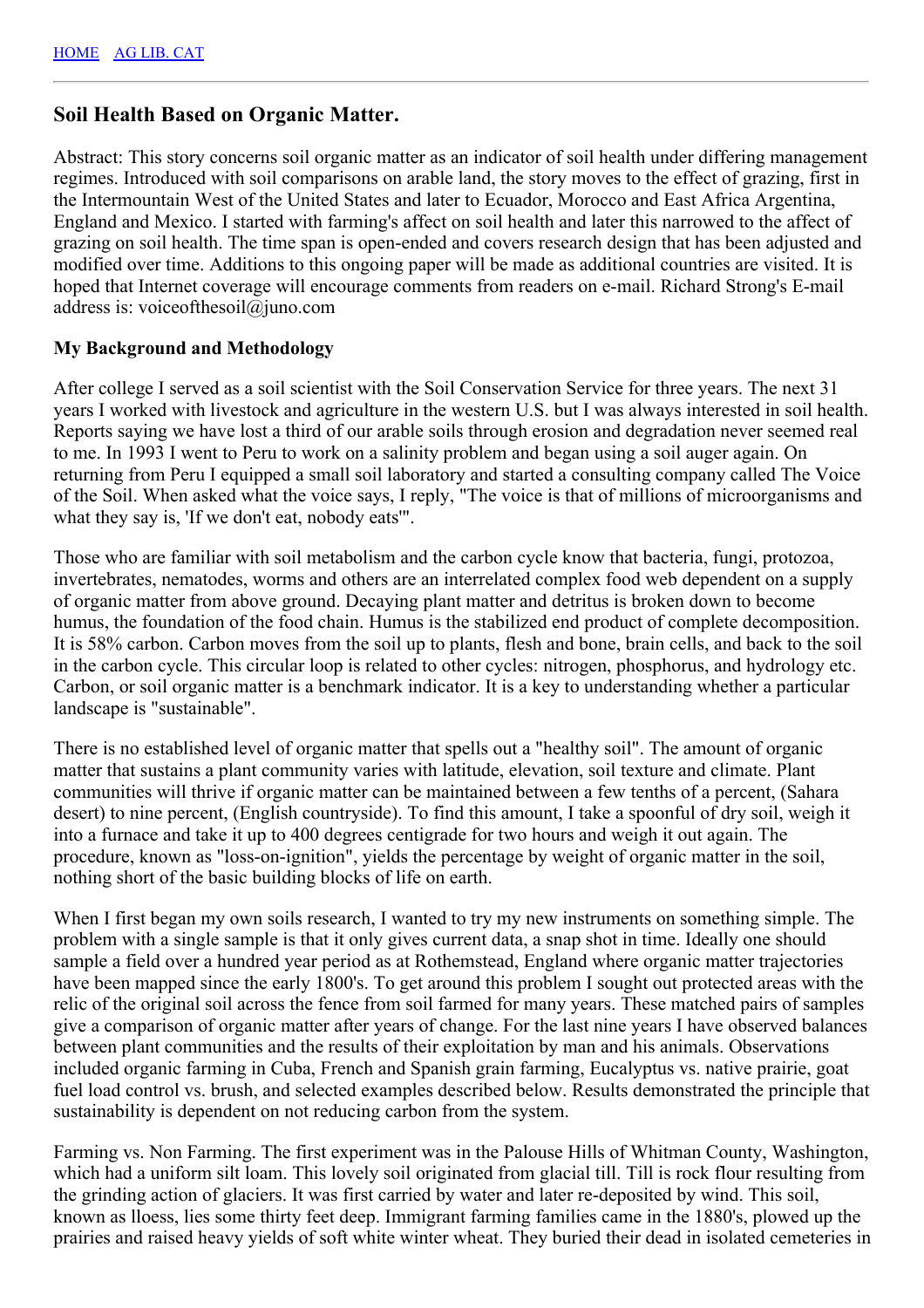the original prairie soil. Many of the cemeteries had never been tended, mowed or fertilized. I took samples on both sides of the fence. The resulting matched pairs from 22 cemeteries showed that erosion and mining the soil by farming had reduced organic matter by 24%, from 5.2 to 3.96%. The shortfall had been made up with chemical fertilizer and multiple tillage passes to create the desired soil structure.

#### **Irrigated vs. Non Irrigated.**

The next experiment was to compare irrigation with dry farming. This would test the effect of "artificial climate change" resulting from the introduction of center pivot irrigation sprinklers to the sandy soils of Nebraska in 1965. These semi- arid, porous soils had lower organic matter and had traditionally been dry farmed, even though they overlay the great Ogallala Aquifer. With ground water tapped by wells and with water sprinkled on the land, the increased biomass meant an accelerated carbon cycle. I sampled thirty pairs of soils at the edge of center pivots where, under the sprinkler, the crop reflected greater biomass than under rainfed grain on the outside. This increase in crop meant an increase in material to decompose, hence, more organic matter. These center pivots, averaging 23 years from installation, boosted organic matter 18% from 1.2 to 1.5%.

### **Organic vs. Conventional.**

The next collection of samples from farmed soil compared the soil health of organic farmers with that of the conventionally farmed soils of their neighbors. Conventional has come to mean farmers bypass natural soil processes and feed plants with readily soluble chemical fertilizers. This practice results in reduced return of organic matter, affects soil structure, moisture holding capacity, and resilience. I first chose farms of friends I had met while working for the California Farm Bureau where my job involved working with pest management practices. Some pioneer organic farmers not only eschewed chemicals but also were composting and cover cropping. These practices send down a fine feast to the food web hungrily waiting below ground. As paired samples from adjacent conventional and organic fields went across the scales, the early results were decisive. In four farms in the sandy soils of the San Joaquin Valley, the organic grower's soils had 31% more humus than their neighbors; 0.80 vs. 0.55%. (It should be noted that irrigated soils of the hot central valley mimic tropical forests where organic matter oxidizes before it can accumulate. A similar moisture regime in northern Canada produces a peat soil because the cold prevents decomposition.) In Sonoma County, California seven tested organic farms were split, five pairs favoring organics by 45%, while the remaining two showed 20% higher organic matter for conventional farming. The reason for this disparity was that those two growers who were "organic" by virtue of not applying chemicals were coasting on the existing fertility rather than augmenting the carbon cycle by composting and cover cropping. High yield conventional farming will sometimes produce more organic matter in root mass as well as turned under more aftermath than that of more casually farmed organic crops across the fence.

### **Dry Farmed vs. Grazed Only.**

In the Dunnigan Hills of California, the soils are mapped as severely eroded after nearly a century of dry farming on 10% slopes. The disked ground has a distinct line where it becomes too steep for tillage. I took five paired samples on both sides of that line where the tilled soil had 29% less organic matter than the native soil which had only been grazed, (2.4% vs. 1.7%). In another set of tests in Southern France, four woodlots had only 9% more organic matter than neighboring grain fields, (3.4% vs. 3.1%). However, I had no way of knowing if wood lots were rotated with tilled ground over several centuries.

### **Grazing vs. Protected.**

At this point in my research, on the trip to Nebraska, I stopped in Laramie, Wyoming where I met Bill Laycock, then the chair of the Range Management Department of the University of Wyoming. He figures prominently in Deborah Donahue's recent book: The Western Range Revisited. She advocates getting livestock off the public ranges in areas of less than 12 inches of rainfall. She provides a shaded map that covers vast areas of public lands of the Intermountain West from which domestic livestock would be excluded. Donahue worked for the BLM before becoming a lawyer and teaching on the same campus with Laycock. It was Laycock who initially got me interested in range exclosures. These are experimental areas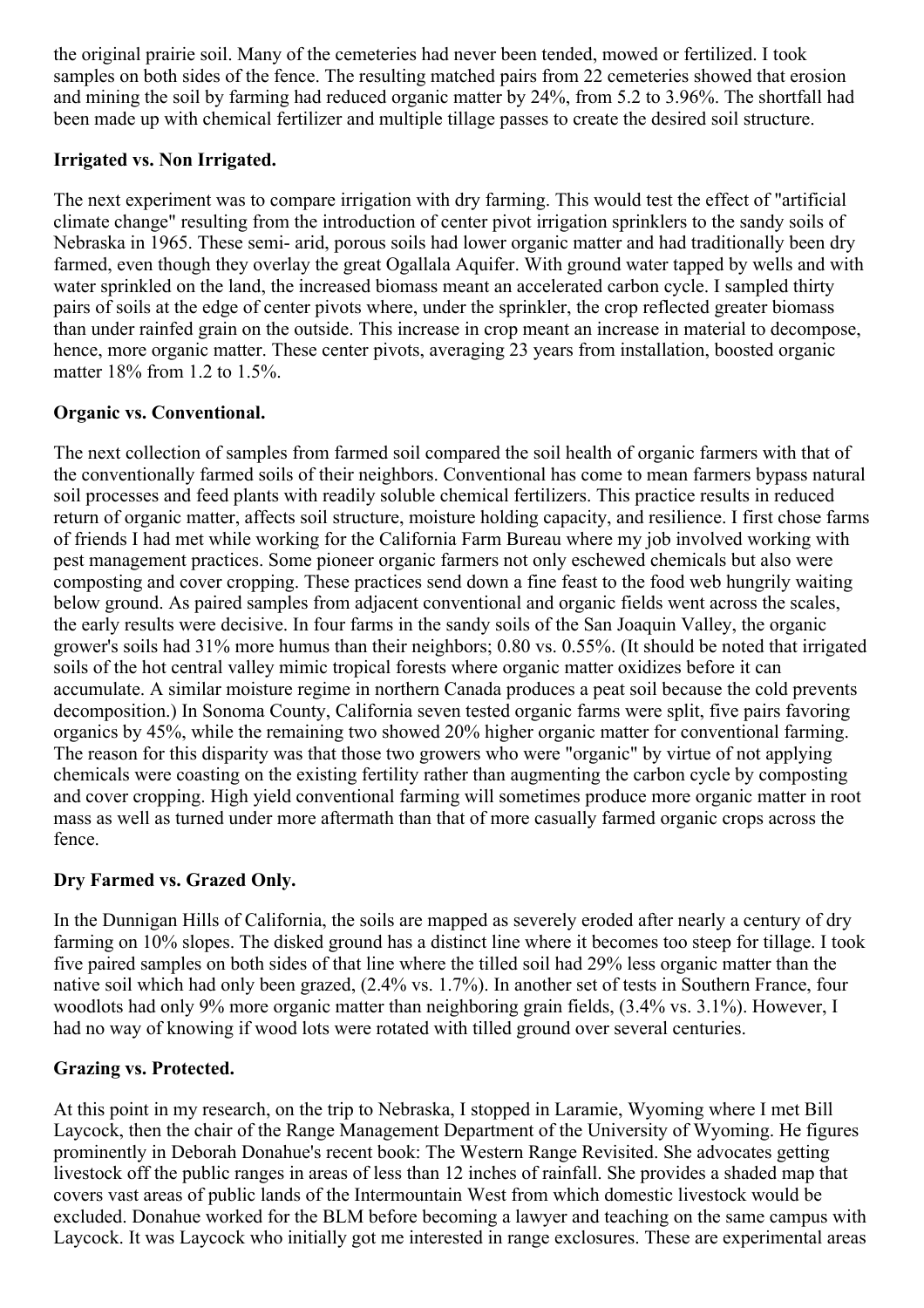fenced off for the purpose of studying the contrast between grazing and protected ground. After leaving Laycock's office, walking back across campus to my car, I noticed a quote inscribed on the building: "The Foundation of Agriculture is not Rooted in the Soil, but Rather in the Vision and Attainment of Men", (O.A. Beath). It reminded me of a similar inscription on Hilgard Hall on the U.C.Berkeley campus: "To Rescue for Human Society the Native Values of Rural Life". Both the vision and the native values have led to over exploiting the resource base. I had raised cattle and studied soil in the western range and decided to try my tools out on range exclosures to test the thesis that excessive removal of organic matter depletes soil health.

At the 1977 Nairobi conference on desertification, the idea that man's agricultural activities of grazing and farming were causing an irreversible advance of deserts became fashionable. An atlas of world desertification was published in 1992. I had raised cattle at under 150 mm of rainfall just north of Death Valley and had worked on ranches in Montana, Nevada and Eastern Oregon. I was suspicious of gloomy estimates of range condition and trend for the Intermountain West. Studies were based on plant species composition and range management principles mostly derived from temperate climates. If changes in soil organic matter occurred more slowly than changes in species composition above ground, then research on organic matter could contribute to the understanding of soil health and the effect of grazing.

Worldwide, domestic livestock accounts for 30 to 40% of the global agricultural output and uses 2/3 of all agricultural land. Much of this occurs on land that appears barren or empty when viewed from the air. In fact a quarter of the earth's land surface is devoted to domestic animal grazing. Agro-pastoralists now account for 54% of the world livestock management. Earlier the inclusion of livestock with crops was a large part of the sustainability of agriculture in temperate Europe and in the first world before artificial fertilizer and specialization. Between 1961 and 2000, however, livestock numbers have increased dramatically: cattle by 41%; sheep only by 7%; but goats by 105%. Much of this increase is absorbed by the tropics and sub humid areas as a result of forest conversion or land use choices by large landowners. Buried in these figures are portions of livestock now kept in confined "factory farms". Half of the world's livestock is on the original, natural grazing range and the other half is now on converted forests. This further breaks down to roughly 30% temperate forest and 70% tropical forests. Arid and semi arid land based livestock numbers are stagnate or declining as stocking rates are at capacity or because the land is degraded. Some authors claim that a fifth of the world's rangeland has been degraded since 1950 by overgrazing. Great changes are currently taking place with respect to both increased grazing pressure and the spread of exotic plant species around the world. My interest has been to ask what this means for the micro population of the soil, particularly in arid and semi-arid ranges.

For five years I have hunted up exclosures using published inventories furnished by Laycock and exclosures located by asking at offices of the BLM, Forest Service, and the Natural Resource Conservation Service. At each site I sampled both the protected inside and the grazed outside. The effort covered nine states running from the Mexican border nearly to Montana and between the Rockies and the Sierras. Over time the database contained 185 sites. Where exclosures were scarce or non-existent, I made do with cemeteries, (9), railroad or highway right-of-ways, (18), and odd boundaries of parks, military bases or natural reserves.

The study of the effect of grazing on soil organic matter proved to be much more complex than with soil used for growing crops. The great rape of these virgin western rangelands was concentrated between 1880 and 1920 when competitive, communal grazing often resulted in overuse. Approximately the same thing happened in Australia and Argentina where the degree of grazing was tripled by domestic livestock on arid land. As early as 1895 the Botanical Survey was reporting overgrazing. The Forest Service was started in 1905 and the first exclosures were built in 1912 in Las Cruces, New Mexico and Ephraim, Utah. By the mid thirties the Taylor Grazing Act created grazing allotments. The Soil Conservation Service was started on the impetus of the Dust Bowl. By 1960 allotments were being adjudicated and rest-rotation, and deferred grazing schemes were becoming popular. Although the western rangelands today are a mosaic patchwork of poor to excellent conditions, the overall fact is one of destocking from around 1920. In grazing exclosures, the organic matter may be increasing on both sides of the fence as both sides recover from earlier grazing levels.

I guessed that my samples, representing a snap shot in time, would show that any grazing would cause a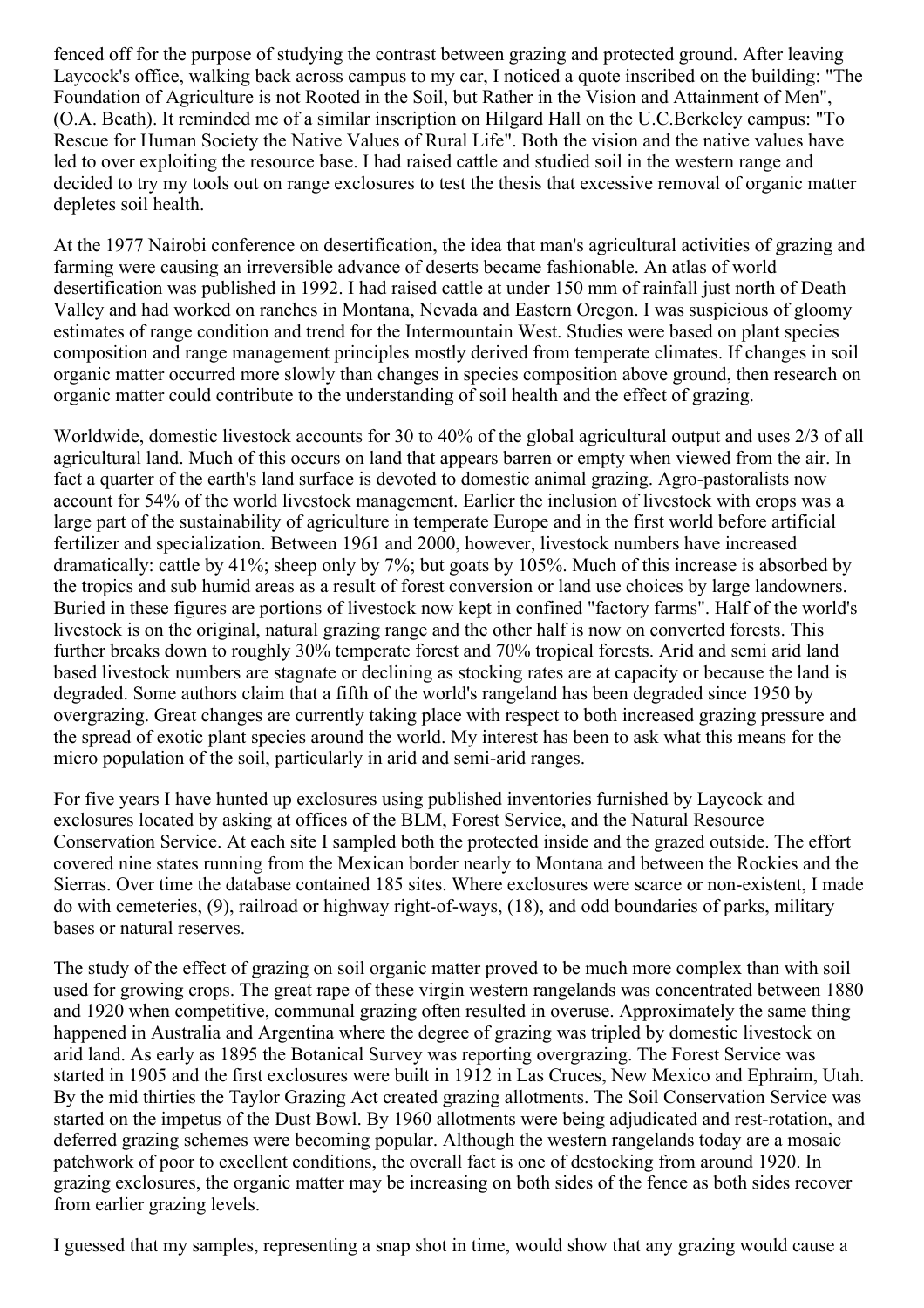decrease in soil organic matter. This was not always the case, in fact a third of the samples indicate greater organic matter outside the exclosure under light to moderate grazing.

Light grazing takes off a portion of the plant, keeping it in a younger growth stage. Younger plants have more nitrogen and higher rates of carbon gain than mature or senescent older growth. Old growth becomes blanketed with dead stalks, lowering photosynthesis. Some grasses are stimulated by grazing which encourages tillering, (growth at the base of the plant).

Worldwide research is inconsistent in regard to the effect of grazing on soil organic matter and, in fact, I found little literature specifically on grazing and organic matter. Most evidence is based on changes in species composition. Where this may make sense from the standpoint of livestock, for soil microbes, they will take carbon from whatever can manage up there above ground. The invaders and increaser plants, that substitute for preferred palatable and nutritious grasses, also contribute to the carbon cycle. There is, however, agreement that consistent heavy grazing can reduce any plants' ability to store adequate carbohydrates, causing a drop in vigor, failure to reproduce and a slowdown of the carbon cycle. At below 15 Cm of rainfall consistent heavy grazing is actually economically difficult to maintain.

Arguments involving a universal negative effect of trampling on the soil surface are being contested. There is an assumption that large animals compact the soil causing inevitable damage. In semi arid areas the coarse sandy soil is less affected by compaction than clayey soils. Matched pair organic matter samples failed to demonstrate adverse compaction from trampling on sandy desert soils.

Paired samples taken along fence lines were at first simple. I began with the open areas between the sagebrush. I took multiple samples and commingled them to avoid "hot spots". Later I compared the "resource island" under the shrub canopy with the interspace sample. Organic matter in the island is 20% greater than the interspace by virtue of leaf fall, wind delivered debris and nutrients harvested by rodents and other small creatures. The height of the island is usually 15 to 50 Cm. above the surrounding level. Most islands have old burrows from kangaroo rats or squirrels. On 67 sites, ungrazed shrub soils had 52% more O.M. than outside the fence, (1.83% vs. .88%). On the other hand 25 sites indicated grazed shrubs had 45% more O.M. than under the protected side, (1.81 vs. .83%). For the interspace, 24 sites showed 79% more O.M. under protection, (1.76% vs. .76%). Another 27 sites had 48% more O.M. under grazing compared to inside the exclosure, (1.93% vs. 1.60%). But for many matched pairs, particularly in more arid areas, there were no significant changes in O.M. In 1967 I had built 3 exclosures on a ranch I was running that had 15 Cm of rainfall. The soil O.M. did not change in 30 years. I avoided exclosures constructed in less than 15 years and specially valued older ones kept in good repair. I had read of experiments on individual exclosures in New Mexico, Arizona and Colorado where detailed soil and plant composition were done, all detailing bad effects of grazing. These were hand picked exclosures and, although they showed correlation of negative effects of heavy grazing, they left out a broader picture of a range of differing grazing intensities and climates.

Nearly all exclosures are built on public land by agencies charged with the stewardship of public resources. Both the agency regulators and the ranchers were aware of the land use conflict. My travels around the West exposed me to demographic and social changes that were also effecting the soil indirectly. (My Berkeley degree was in Anthropology and Philosophy and only later did I study soil at U.C. Davis.)

The increase of recreation and a return-to-nature movement in the west has pitted urbanites against the more conservative rural gentry. This is at the heart of the grazing conflict, to graze or not to graze. Donahue wrote about this in The Western Range Revisited. She described the attitudes of cattlemen who are the local elites who, by way of their wealth, are isolated from progressive social and environmental thought. These men are leaders in their communities thus contributing to the schism between grazers and the public. The rural West, over time, has developed a finely stratified class structure. The advent of increasing tourism, second home sprawl, and the invasion of urban culture via TV, computers, and the youth-drug-music culture is creating a much more complex society than the popular notion of the old wild west.

Range conflict can be better understood as a part of the background of changes taking place in society at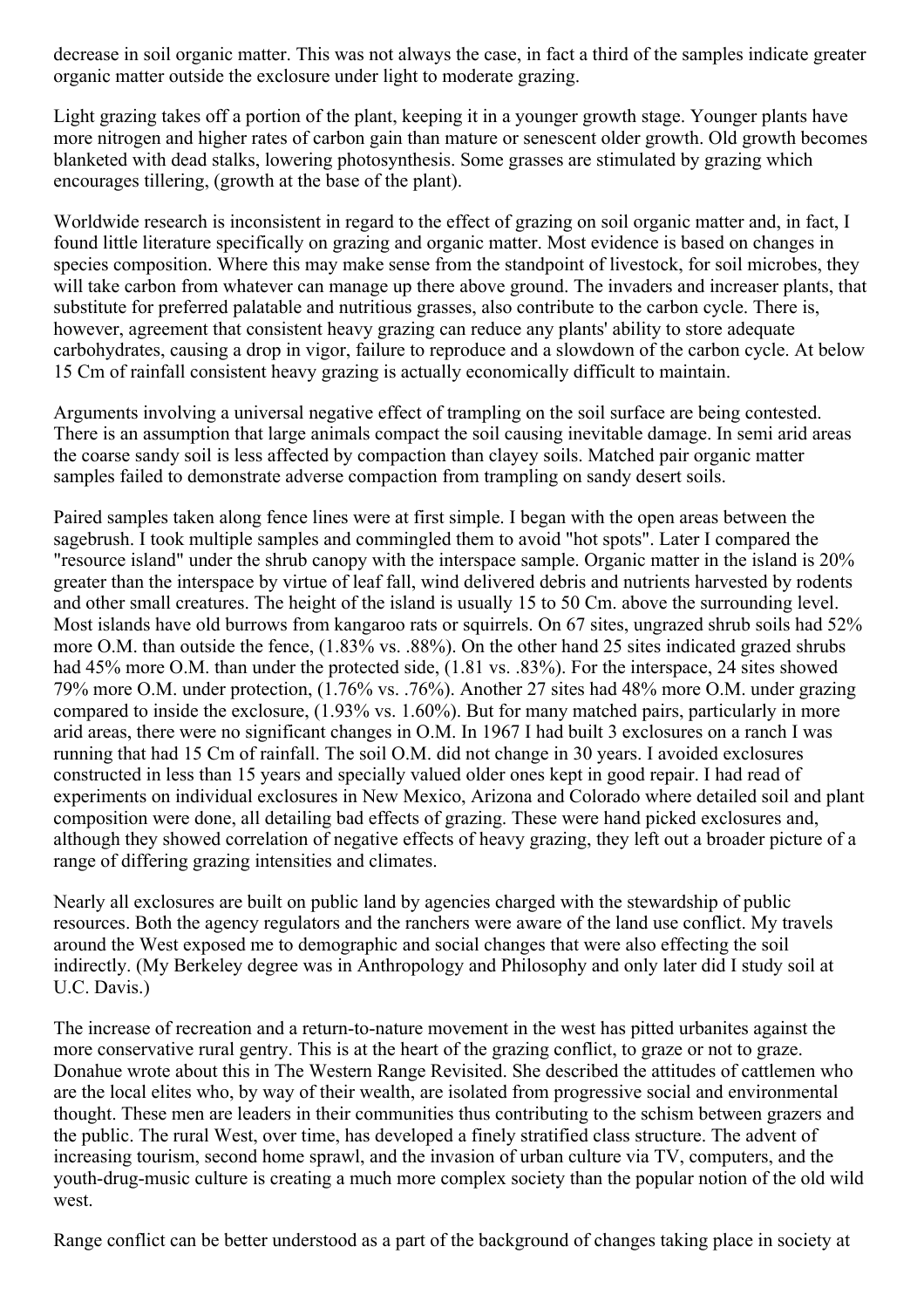large. Economically the agricultural predominance is being diluted with recreation, retirees, and urban refugees. The livestock industry is also suffering from a variety of structural re-alignments: \*Dietary switch from red meat to pork, poultry and fish because of health and price concerns. \*Fabrics switch from natural to synthetic fiber plus the loss of the wool program. \*Pork and poultry, the early innovators of factory farming and vertical integration, have been able to capture a larger portion of the producer's share of the consumer dollar without passing the cost on at the checkout stand, thereby displacing beef in the market basket. \*Like"Big Oil" or "Big Tobacco", there is a growing "Big Agriculture" which increases the roll of the middleman at the expense of the producer, in our case, the range livestock operator.

These realignments make range grazing less viable and more difficult for marginal operators to survive. There is a temptation to exploit forage more aggressively. The loss of economic viability makes it particularly difficult for public agencies to enforce stewardship of the resource base. Both agency people and ranchers live in the same town and shop at the same stores. Agency employees are generally well educated, live in the confines of towns hemmed in by public land, and are often looked down on as second-class citizens by the gentry. I know this from my experience, initially as a ranch hand, latter as a "government man" and finally as a hired ranch manager and a Director in the Nevada Cattle Association. I saw it from both sides.

As the rancher's economic position weakens, opportunities for "off farm income" increase and more small scale permittees using public grazing land are finding that livestock is becoming a smaller part of their income. This can mean less pressure to stock as heavily. This is truer in lower rainfall areas that are marginal at best. There is a level of 115 to 200 mm, (6 to 8 inches) of precipitation below which a year round supply of forage is hard to maintain. Droughts are becoming more common and this may be due to global warming. Although more year-long permits are written for deserts, in practice they are often used seasonally or stocked at below the permitted number. This substantiates the destocking trend.

The mixed results of paired samples support a complex story of a mosaic of differing range conditions. Progressive ranchers practice techniques such as rest rotation, rotation deferred, or even opportunism including draught year sanctuaries and those who forego the exceptional years and stock more lightly. These operators should be encouraged and supported. Although some progressive ranchers have alliances with range conservationists, more often there are conflicted relationships. That is why the consensus oriented stakeholder meetings are so popular, particularly with public servants and environmentalists caught in the crossfire. Increasingly, at urban and rural environmental conferences, there are workshops featuring success stories on restoration of riparian areas, citing increased diversity, biomass and wildlife. The education goes both ways. Urban people are learning of the role of ruminants in the carbon cycle and ranchers are coming to appreciate concept of sustainability, soil food webs, and seedling recruitment.

The impact of grazing by domestic livestock in the Western United States is mostly condensed into the last century and a half. I concluded that grazing related soil erosion and degradation are highly exaggerated. My next thought was to look at other countries that had experienced domesticated livestock grazing over several centuries.

### **ECUADOR**

In the summer of 2001, in an effort to assess soil health under centuries of grazing, I spent a month sampling soils of small-scale agro-pastoralists in the Ecuadorian Andes. The Spanish had brought livestock to Ecuador four centuries ago. I thought surely there had been enough time for range sites to stabilize under grazing. The colonialists and the wealthy "ganaderos" who succeeded them forced indigenous people away from the valley floors and up on the mountain sides. A rich mix of crops and eight kinds of livestock were raised at from 8,000 to 12,00 feet of elevation for up to three centuries.

I had designed a research trip around the amount of soil samples that could be returned to my lab in California in a single backpack. This amounted to a months stay in a country that was divided up into four "work stations". I would headquarter in a village, walking out by day, seeking measurable contrasts in soil health and looking at how plant litter, crop residue and manure were decomposing. In the valley floors and along the coastal plains the wealthier landowners were running commercial dairies with fenced pastures that could more easily manage the balance of organic matter. I am interested in the more complex farming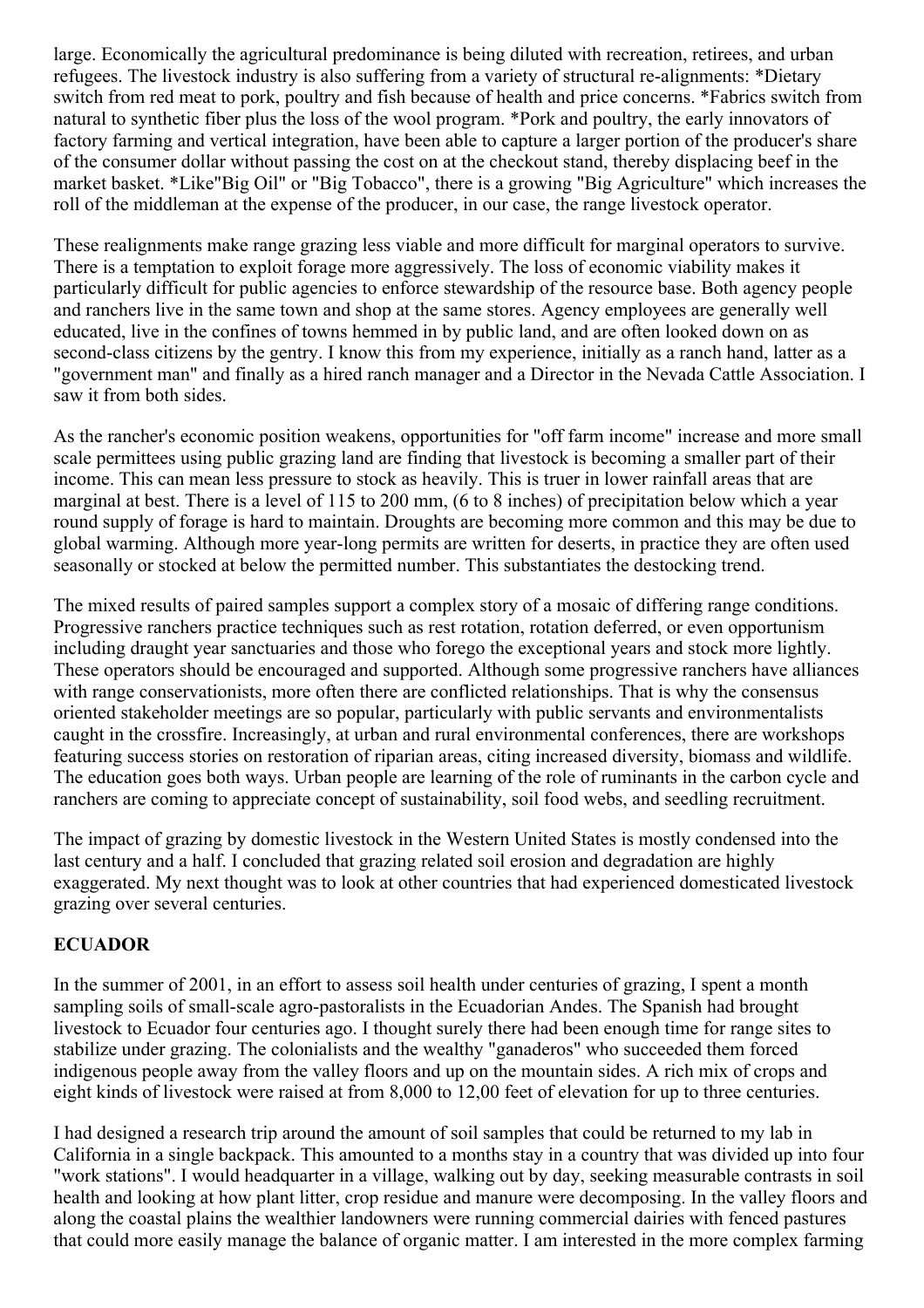system, which integrates animals, farming and family labor. In Ecuador this includes daily green chop of selected plants for guinea pigs inside the house, staked pigs for household scrapes, staked cows for oncea-day milking, free roaming chickens, staked goats, sheep, donkeys and horses for transport, and subsistence and cash crops.

This was my first venture into a country where livestock were under constant daily care. They were staked in order to graze a circle of forage to the length of their tether or were day herded and returned each evening to a pen. Fenced pastures existed on the valley floors and were part of "high tech" grazing which could include modern conservation management. I chose to sample what was happening with the intense intercropping, multi harvesting, and seasonal crop rotations of a combination of cash cropping and subsistence farming and gardening on the uplands.

Southern Ecuadorian soils are derived from metamorphic rock, are more susceptible to erosion and less fertile than high volcanic Andes further north. There is greater poverty in the south, more out migration and a breakdown in the complex labor allocation of agro- pastoralism. I was struck by the labor required in staking cows and sheep. The animals can be micro controlled to graze paths, roadsides, fallow fields and crop aftermath. The natural forests were either converted to fast growing exotic trees or gradually converted to crops.

Organic matter in the higher elevation no-tilled original forest and pasture was comparable with the volcanic soils of the north at 17% for six samples. This level declines with tillage and intense grazing to 6.8% for eight samples with typical matched pairs of tilled vs. non-tilled dropping half of the organic matter due to tillage.

In Northern Ecuador, among the volcanoes, the indigenous people farm slopes up to 50%! (The principal cause of death for cattle are falling while staked). These deep volcanic ash soils at from 8,000 to 12,000 feet of elevation on the equator had ample gentle rainfall. Volcanic ash, with a high angle of repose, like silt, resists erosion. Cold, high altitude temperatures mean that roots and plant litter decompose slowly. These humus rich soils handle like potting mix and are nearly black in color. The organic matter levels are the highest I had tested after the peat soils of the Sacramento River delta.

Although rich, resilient and forgiving, these soils do migrate down slope with constant tillage. The time frame of farming on these steep slopes may be five centuries. The Inca conquest moved north from Peru only a century prior to the advent of Europeans. In Peru the Incas and their predecessors developed terraced, irrigated farming that was sustainable. In the volcanic ash of Ecuador there are no stones with which to build terraces. The rainfall is sufficient for to grow a variety of crops. Closer to the equator the rains are gentle, which reduces erosion. Day after day, as I walked the trails and fields I noticed erosion and differences in crop yields. Slowly, with constant cropping, the dark color changes to white ash and crop yields drop. There is a growing dependence on artificial fertilizer for the principal crop, potatoes. In Ecuador, as elsewhere in the third world, multinational chemical companies and agricultural extension personnel from the cities are pushing green revolution fertilizers and pesticides. Growers are attracted by the prospect of high yields and overcoming crop pests and diseases even at the great expense of imported chemicals. This transfer from natural to artificial nutrient paths masks a general downward trend in soil health. Soil organic matter comparisons between native prairie, darker new ground and light colored, depleted soil suggests that the time left before abandonment is only in the nature of generations not centuries. There isn't a sense of urgency due to soil resiliency and the high starting point of organic matter at initiation of farming at this elevation on the equator.

The short frost free growing season above 12,000 feet provides a ceiling for farming. Above the cropland there are high pastures of perennial grasses. Here mixed herds of cattle, sheep, goats, and lamas are herded during the day. If they are not penned in the high country they are returned to fallow ground and held in portable pens that are moved to distribute the manure for future crops. In England this practice is known as "folding". The animals carry the nutrients daily from the high elevation pastures down onto soils that are arable by virtue of a longer growing period. This works as a translocation of nutrients, in the manure, from higher grasslands down to the zone of longer growing seasons. With global warming the frost free season is moving higher. The original high prairie is being broken up for crops as farmers move up the mountains. This makes a climate change frontier that provides relief from a very slowly deteriorating level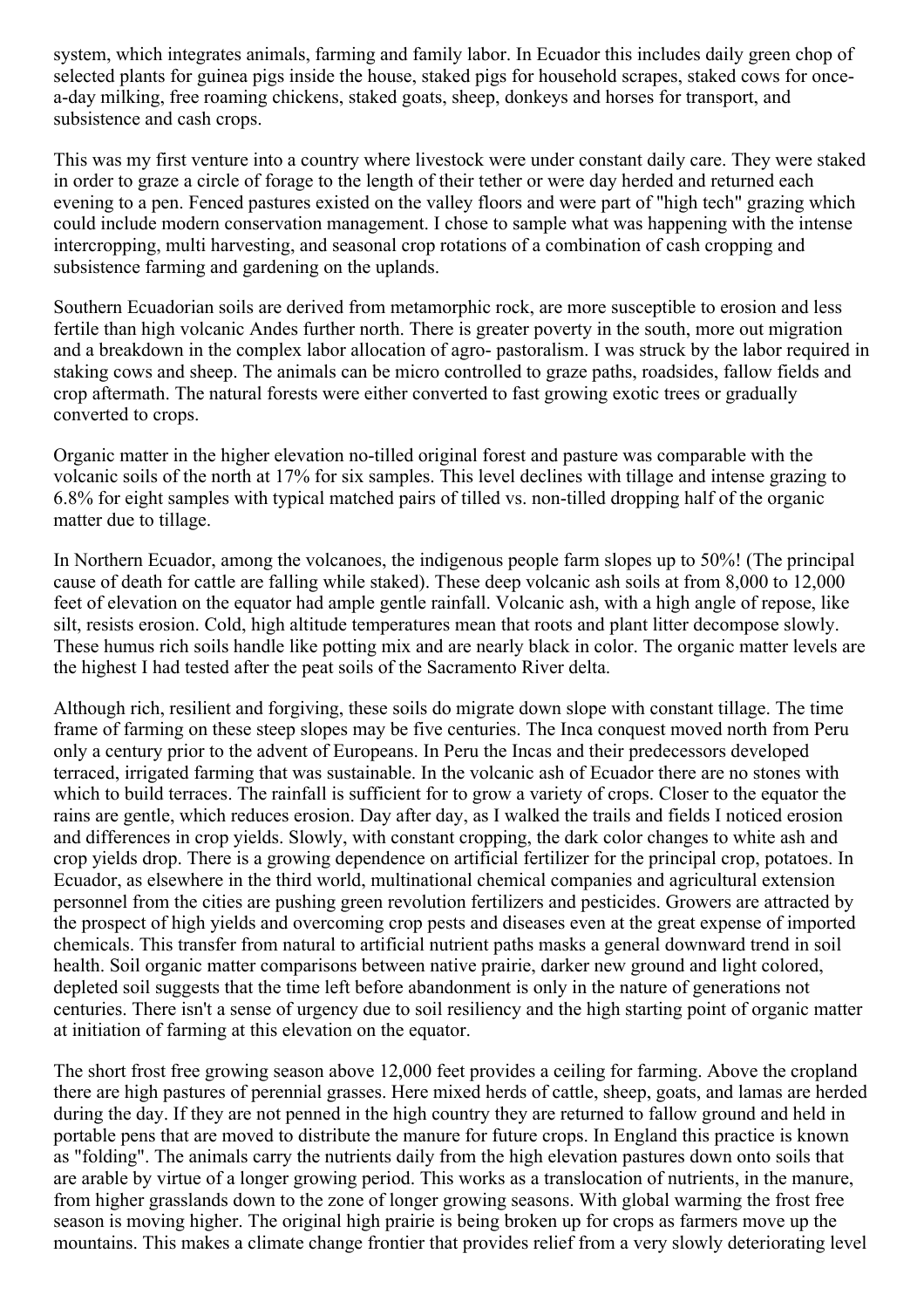of soil health under constant cropping downslope and near the more settled areas.

The non-tilled forest had12.4% organic matter and the high grass pasture, called the paramo, had 16.8%. Fields under cultivation had dropped down to 1.49%. This was indicated by a dramatic soil color change. Four of the lightest soils ranged from 0.10 to .79% where four, nearby dark colored cropped soils, averaged 5.8%.

Around Ecuadorian cities close to the Pan American Highway I found fields abandoned due to erosion and depleted nutrients. This use pattern of exploiting steeper slopes and higher elevations over time gives a sense of the impact of development. This was also impacted by the historic role of the hacienda system and church lands that superimposed hacienda agricultural relations on traditional small farming and trading. The result has been a patchwork of land use practices in which the soil organic matter decline isn't obvious, particularly with such an inheritance of initial high organic matter.

Selecting matched pairs of soils to demonstrate the effect of grazing in the Andes proved nearly impossible. The overlap in agro-pastoralism is so integrated that my results were a combination of tillage and grazing. This might not be the case in a more arid country like Morocco, where farming is mostly restricted by the need for irrigation.

### **MOROCCO**

North Africa received a cattle culture from the east with the influx of Berbers prior to 2500 BC, which marked the end of the Saharan wet phase. The Moroccan landscape is a gradation from a mesic, California-like Mediterranean climate in the north to the hyper arid Sahara Desert. Morocco would be an opportunity for me to find out what two millennia of grazing would do to soil health. In the spring of 2002 my first work station was in eastern Morocco at a rainfall barely supporting dryland grain, (300 mm). I stayed with Peace Corps volunteers in two villages: Fri Tessa and Toachorte; one consisting of "motor pump farms" and the second an example of irrigated fields on the flood plain with the grazing on the uplands. This part of Morocco had, until 1940, supported a "transhument" grazing pattern wherein Berber herders moved camels and small stock, (sheep and goats), in a elliptical circle a hundred miles long. First the French and later, the Moroccan government discouraged migratory nomadic pastoralism. Nomads are hard to count, tax, educate and govern. Sedentarization concentrated year-long grazing within eight kilometers of the villages.

Morocco, being close to Europe and having a well developed export and market oriented agriculture in the north, is further along than Ecuador in the penetration of specialized, green- revolution farming. At the margin of Moroccan dryland farming, tractors are being used to plant rainfed grain on semi-arid uplands. These fields are widely spotted across the plains in areas of wind deposited soils and in depressions with run-on moisture. They seem to be exploited on a one time only basis and compete with grazing for available land. The tillage increases wind and water erosion by breaking up the surface.

Ongoing grazing in Morocco falls into two categories. In general, the serious flocks of over a dozen small stock are herded by youths or mature men who leave at 8 A.M. and return at 5 P.M. after having moved out as far as eight kilometers. The herders take only a liter of water and no book or transistor radio. I was impressed. It seems everywhere in the third world livestock are subject to theft and are loose herded by day, everyday! I also found a second grazing category, smaller flocks of five to a dozen or so animals that I called "household flocks" which were watched by children, young boys, women or elders. They ventured out at odd hours and are found within three kilometers of the village. Elsewhere in Morocco I found an additional pattern involving milk cows. Families would keep cows for milk and they had to chop and haul fresh forage for the cows daily. There was a pattern for women to take cows out for grazing along byways, streams and on harvested stubble. The cows got some exercises and the women had an occasion to socialize. In semi arid Morocco I found no cows grazing away from arable land. In the short time I was there, it seemed that grazing close in to villages is becoming more intense while outlying forage is less utilized both because of sedentarization's affect on nomadism. and competition for the labor required for serious, day-long herding trips. My thought was that changes in the last century might be affecting the soil organic matter.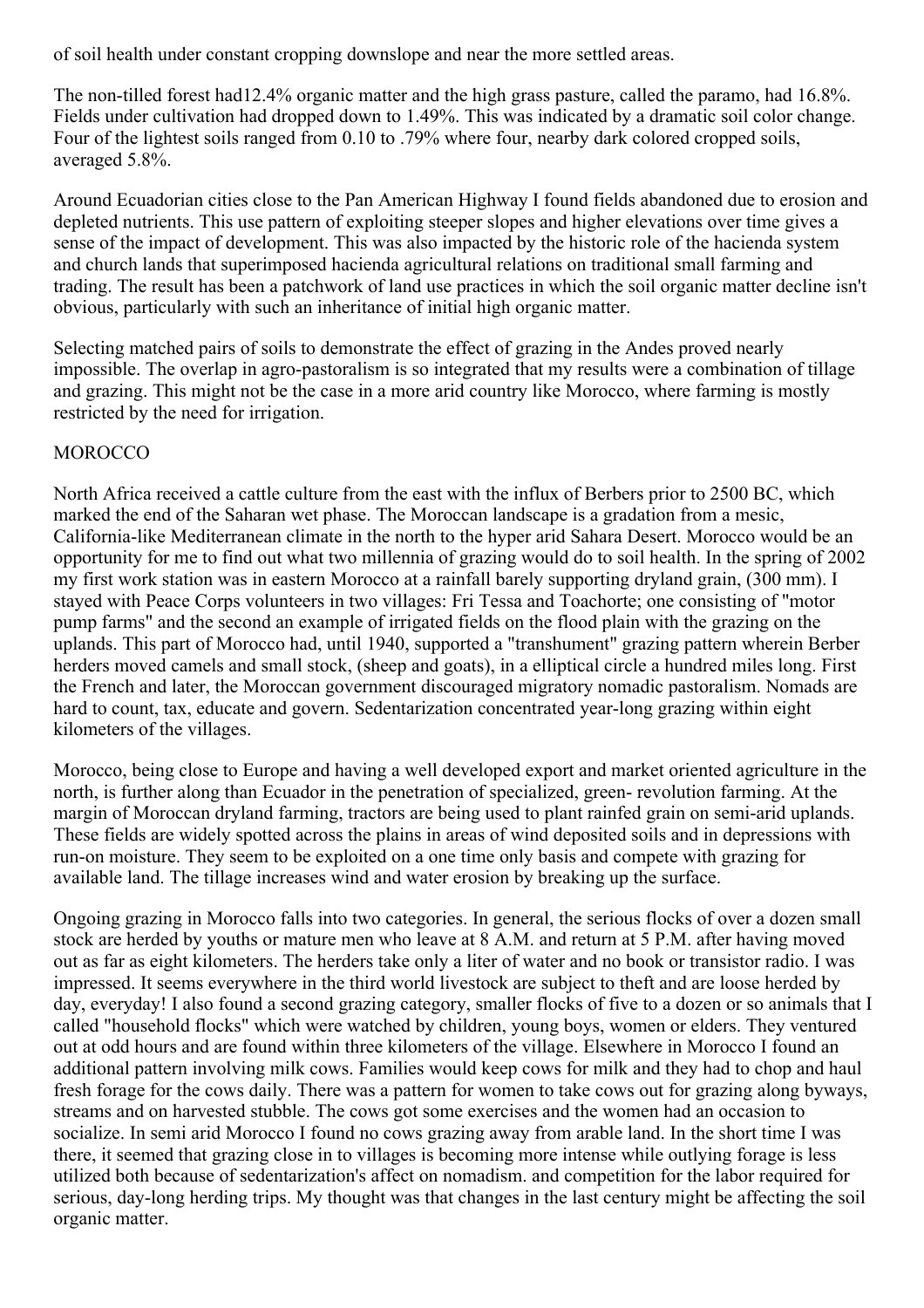My problem was how to find grazing contrasts that would accurately demonstrate affects on soil health? In developed countries, highways, rail lines, airports and power stations are fenced off providing historic contrasts between grazing and protected botanical sanctuaries. In a land of day herding there is no need for those fences. Everywhere any forage that grows is grazed at the first opportunity. Everywhere that is, except in graveyards. Even if they are not fenced, the local custom is to not let animals forage among the gravestones. After lengthy negotiations with village elders, I was able to sample five such sites and photographed others. The results were a 36 % increase in O.M. under the canopy of shrubs protected from grazing in four pairs and a 16% increase in O.M. in the interspace in five pairs. This indicates that grazing did alter the organic matter content but I felt that this was true only up to a point. After millennia of domestic livestock grazing the plant community and soil surface has changed and conditioned to exploitation. The tall, seed bearing grasses have retreated to a few outlying north slopes, what remains is a sort of desert pavement with forbs, thorns and succulents and a few low growing annual grasses.

Besides cemeteries, I tried sampling along transects out from water point were stock could drink. Unfortunately, the five transects where I sampled failed to demonstrate diminishing grazing pressure further from water. Although the soil appears to be the same, the sample might measure effective precipitation, parent material, slope or local hydrology. In transects south of the Atlas Mountains, it was hard to tell distance to water because of new motor pump farms along old grazing routes. I conclude that soil organic matter testing is of little use for evaluating transects of several kilometers.

Given the constraint of labor intensive day herding livestock on low producing landscapes, there seems to be a balance between grazing and the regenerative capacity of the soil. Another way of evaluating this standoff is to imagine trying to eliminate all plant growth by the use of domestic herbivores. I was in Morocco in the springtime of a wet year when the soil was warming up. On what looked like barren ground, goats and sheep were taking small bites of green growth as quickly as it grew up past pebbles and stones. In the semi arid part of the country, cattle have ceased to graze outside of irrigated ground for centuries. South of the Atlas Mountains, in the direction of the Sahara Desert, sheep are grazed to their ecological limit beyond which only goats survive and even goats have a limit, the edge of the "hyper arid" zone in which only camels can live. Beyond that, the primary herbivores are gerbles, then termites, ants and beetles.

In Southern Morocco I found a German woman doing a doctorate on the demise of nomadism. Her informants felt that the range condition status was currently a function of climate change rather than overgrazing. Range condition ideally translates to soil health. That idea seems to support the notion of a balance arrived at by grazing intensity largely governed by the labor requirement. There have always been droughts but the droughts of 1972,1984 and 1998 were of greater scope and intensity than earlier. The intensity of grazing had not increased during the same period. Currently the border with Algeria is closed because of civil war. The traditional grazing routes permitted grazing in Morocco when Algeria was dry or grazing in Algeria when it was dry in Morocco.

### **KENYA AND TANZANIA.**

In East Africa, with a monsoonal climate and close to the equator, an undisturbed soil-plant community will produce greater bio mass and higher organic matter content than a site disturbed by man. Human impact with domestic grazing is greater than the impact of wild, naturally migratory animals whose numbers are controlled by predators. Brush control by elephants and frequent cold fires maintained a more constant grass-savannah landscape which may have more fully utilized the photo synthetic potential. The starting point of organic matter in this semi arid area of Africa varied from a high of 8.5% in an irrigated banana field on volcanic ash soil on the rainy side of Mt. Meru to two maize and one millet field in the granite/gneiss soils of Singida and Dodoma which had two 0.04's and a 0.40 %. The only other .04 percentage soil I had found was a gravel wash at Brazinsky Point in Death Valley, in California.

In Kenya, where land privatization and fencing were more common, I tested fence lines with fifty years of history of differing levels of grazing and tillage. On managed private or cooperatively managed ranches organic matter was elevated 29.2% over communal grazing on three locations with eight pairs. In Tanzania, on the other hand, fences were practically non existent accept for one government ranch and a government brewery.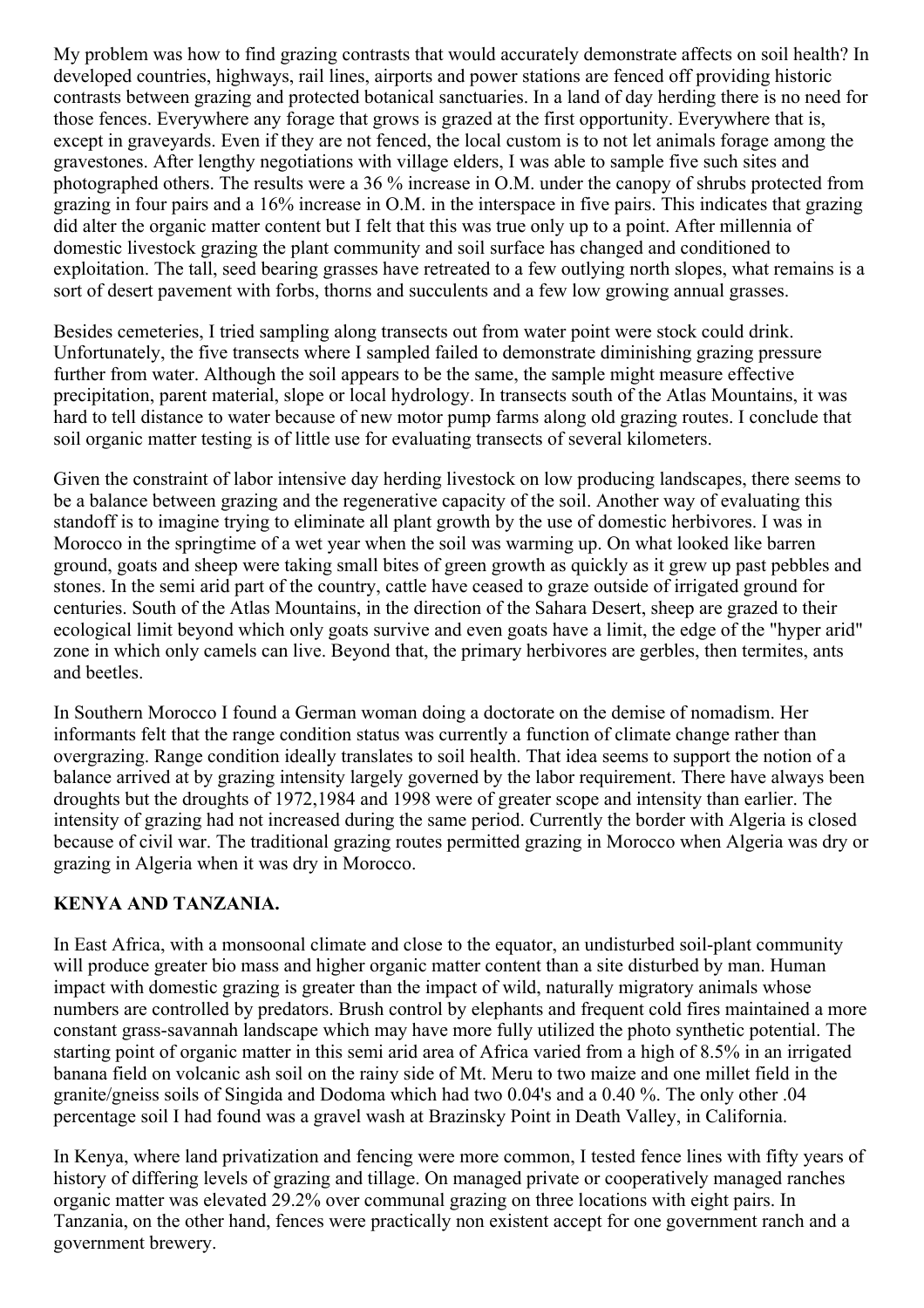I could test reduced grazing or grazed old fallow land compared to currently tilled and planted ground. On seven pairs the most recently tilled and planted sites had 9% less organic matter then fallowed and grazed matches. On two sites I compared untilled bush to fields that had been part of a largely failed Canadian wheat scheme. Soil under the original bush had 30 and 38% more organic matter. What happens when virgin soil is first tilled is long sequestered organic matter is released on a one time basis. This reserve is mined by the decomposers and the plant community resulting in an entirely new equilibrium. Growers know this and will plant either new ground or that which has enjoyed the longest fallow period.

One military base, with no grazing since WW II, had 26% more organic matter than communal grazing across the road. Under agro-pastoralism not only the pastures suffer from year round grazing but grazing effects the restorative function of fallow periods as stubble and regrowth are both grazed. On virgin pasture shrub and tree "resource islands" are indicative of the effect of both grazing and fuel wood gathering. Twelve pairs showed that the island had a third more organic matter than the interspace, the average being 3.7% vs. 2.5%.

### **ARGENTINA**

The spread of domesticated European livestock to the new world was relatively recent and also sudden. It came at a time when large scale commercialization of hides and tallow was made possible by expanding sea transport. This was the early justification for cattle in Patagonia and California. Before there was an export market for meat, livestock were raised mainly for subsistence and closely herded by their owners.

In Patagonia, when a supply of salt became available, it was possible to export salt beef to support cheap or slave labor for plantation agriculture in the Caribbean. The situation in the temperate Pampas was such that animal numbers grew both from feral cattle and owned animals. The indigenous people rounded up wild cattle and stole from the settlers and drove herds of thousands over the Andes to Chile. The Araquenos Indians acted as middle men and sold the cattle to the Chilenos miners. Livestock numbers in the drier, south end of Argentina did not increase until the 1850's. Patagonia, like the western U.S. did not have large numbers of livestock until the last century and a half.

In 2004 I spent some weeks hunting for sites that would show the effect of commercial grazing on soil health. The Atlas of Desertification indicated that Patagonia suffered from overgrazing and accelerated wind erosion. Like the United States the pastures are fenced. This was encouraging because fences provide grazing contrasts, a means to demonstrate the effect of grazing on soil health.

Argentinian buses are often double deckers. I would try for an upper level window seat and kept a running log of type and number of livestock and any differences in the vegetation on both sides of the fence. I did this for weeks and discovered that dramatic cases of damage from over grazing are rare, not common. Around the historic settlements and towns, particularly where horses are allowed free grazing there is concentrated grazing. This was truer in the north were the holdings are smaller and less so as estancias became larger further south. Another factor is that for the last ten years the world market for wool had collapsed and the pastures may have been experiencing a recovery due to destocking. I sampled highway fences, cross fences, airports, two organic farms, a cemetery, radio relay station and one range experiment exclosure.

I did find fifteen sites in which the average soil organic matter on the protected side of the fence was 14.7% greater than the grazed side. The difference ranged from 3% to 27%, the latter being on an experimental station with pasture protected for 25 years. There were three sites without significant differences. With one exception the weaker contrasting sites overlapped with sites indicating greater O.M. on the grazed side of the fence. Four sites showed significant differences ranging from 1.3 to 25.1% more O.M. under the grazed side. Three sites were too marginal to count. Even though I was making a prolonged search for across-the-fence contrasts nearly half of the pairs tested failed to demonstrate grazing was harming soil health.

With regard to wind erosion, the role of domestic grazing as a cause gets confused with natural, background aeolian soil movement. Loess is the term for wind borne soils. These are silts, silt loams or fine sandy loams depending on wind speed. There must be a source for material sufficient to produce the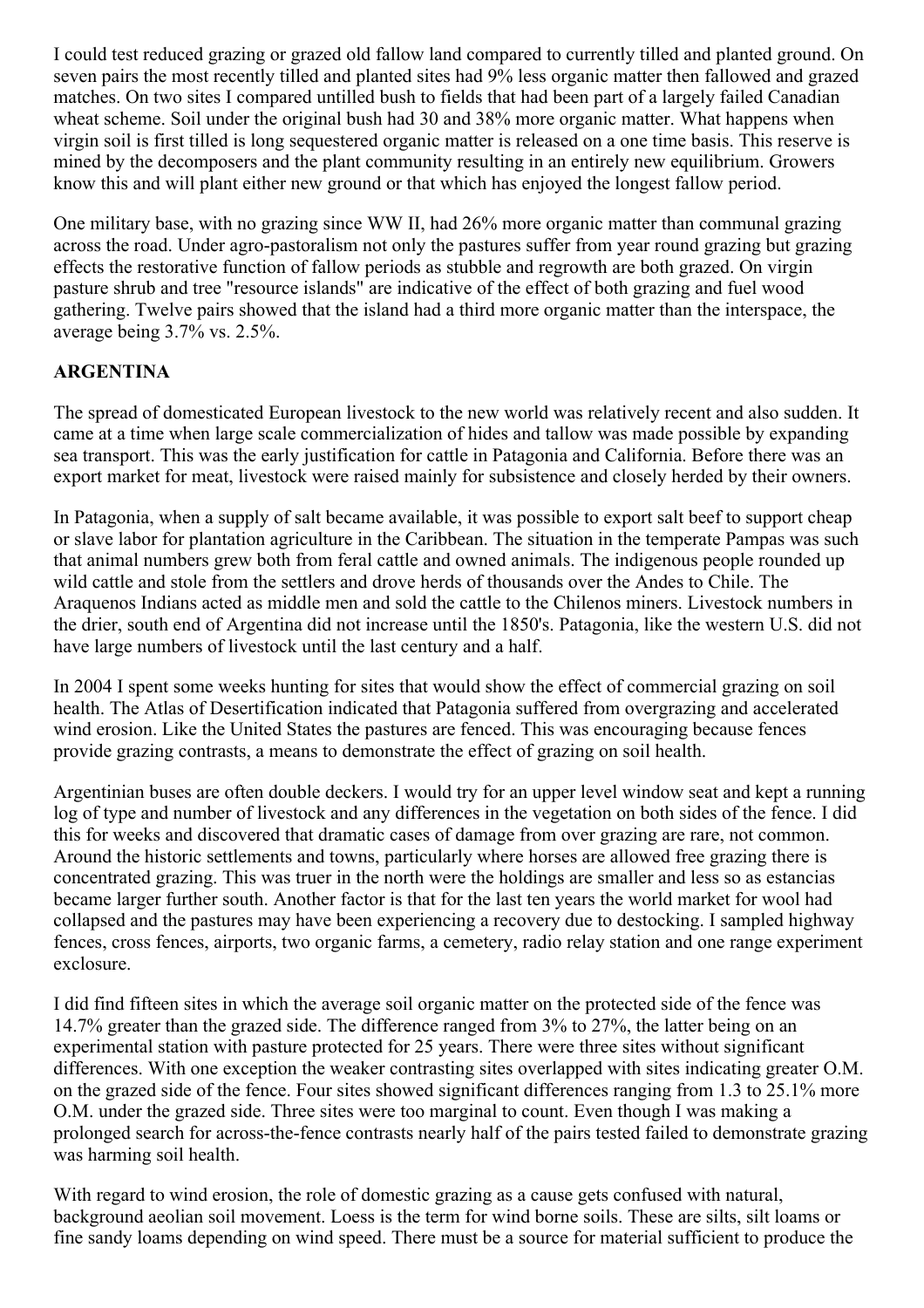classically deep soils such as in China or the wheat country of Eastern Washington State. There were many loess deposits in Patagonia that predated domestic grazing. Under normal conditions wind born dust makes a hazy sky. This means a constant deposition is going on. It is subtle enough so that the extension people I interviewed did not recognize what I called mini loess deposits.

In 1993 a volcano in the Andes had an eruption which laid down a blanket of ash in a plume that extended across Argentina from the Andes to the Atlantic Ocean. The ash fell on fresh snow resulting in a frozen crust which kept the sheep from reaching forage buried beneath. Three quarters of the sheep died in the area covered by the ash plume. I took micro samples of the amount organic matter which had developed in the new thirteen year old eaolian soil, 1.5%, and comparing it with the deposited ash, .45%, and finally with the original surface soil, 1.3%. The older original soil had the greatest organic matter reflecting development over time, the new soil was catching up and the ash layer had by far the least amount. The volcanic eruption also gave me a chance to tell how old moss patches were where they occurred above the ash layer. Moss developing over 13 years had increased the organic matter by 40% over the interspace soil, 0.5%, deposited by wind. Lichen and moss have been used as indicators of overgrazing. These biological soil crusts were developed during a known grazing period.

# **ENGLAND**

In late May of 2004 I went on a walking vacation with friends in the Lake District in the Cumbrian Mountains up next to the Scottish border. The first domestic grazing was started by people from the Middle East and later from Ireland. They put up stone circles where they worshipped and had fairs. The grazing was only in the valleys. The Romans came through in 79 AD but didn't change the grazing much, they were mostly building roads to Scotland and Ireland. They left in the 4 th. century. It wasn't until the 6 th. century that Anglian people from Germany arrived and it was these farming people that forced the locals to begin grazing on the uplands. Two hundred years later Vikings who had been in Ireland came crossed the Irish sea and moved both cattle and sheep up into the mountains and began true transhument grazing. They ran pigs in the woods.

This part of England, warmed by the gulf stream and saturated by moist winds from the sea has organic matter that reflects the rise and distance from the sea and the rain shadow on the lee side of the mountains. Rainfall is 40 inches on the coast, 80 seven miles inland and 110 inches on the highest sheep pastures, but falls off to the east in the grain growing areas. Soil organic matter on permanent pastures ran 5%, 11% under forest canopy and 16% on the high mountains which also had peat bogs where drainage was restricted. In the rain shadow the pasture soils had 6% organic matter. The stocking rate is set by the National Park. Excessive grazing simply doesn't exist by ordinary standards. The concern is over maintaining the heather for the birds and color for the walking public. Great efforts are being made to reduce erosion caused by some of the steep walking paths. Sheep raising is subsidized partially for aesthetic reasons.

### **MEXICO**

In April 2005 I went to the Chihuahua Desert in N.E. Mexico entering at Juarez. I was looking for termites in the cow pats which is a marker for this desert. The old Camino Real came through Chihuahua in order to support the outposts of the Spanish Empire in Santa Fe and Taos in 1747AD but there was no real market for cattle until the late19th century. This isolation from markets was similar to Argentina. There was a large number of feral cattle just as in Texas to the east but no particular evidence of over grazing. It was not until the California Gold rush that a market developed towards the north. My wanting something to compare with Tanzania with over a thousand years of grazing was not to be! Mexico's economic development reflects less subsistence grazing and fuel wood gathering than in Tanzania. The large ranches largely survived land reform on the 1910 revolution and there were relatively few ejidos. After 14 years of drought plus low prices, there has been a destocking of cattle. The drought and NAFTA prices have caused abandonment of fields and towns. The country is all fenced and there has been considerable work on new wells and plastic pipes to provide water points in little used pastures. No day herding and very little small stock.

I ran into difficulties with Homeland Security on recrossing the border and lost all my soil samples so that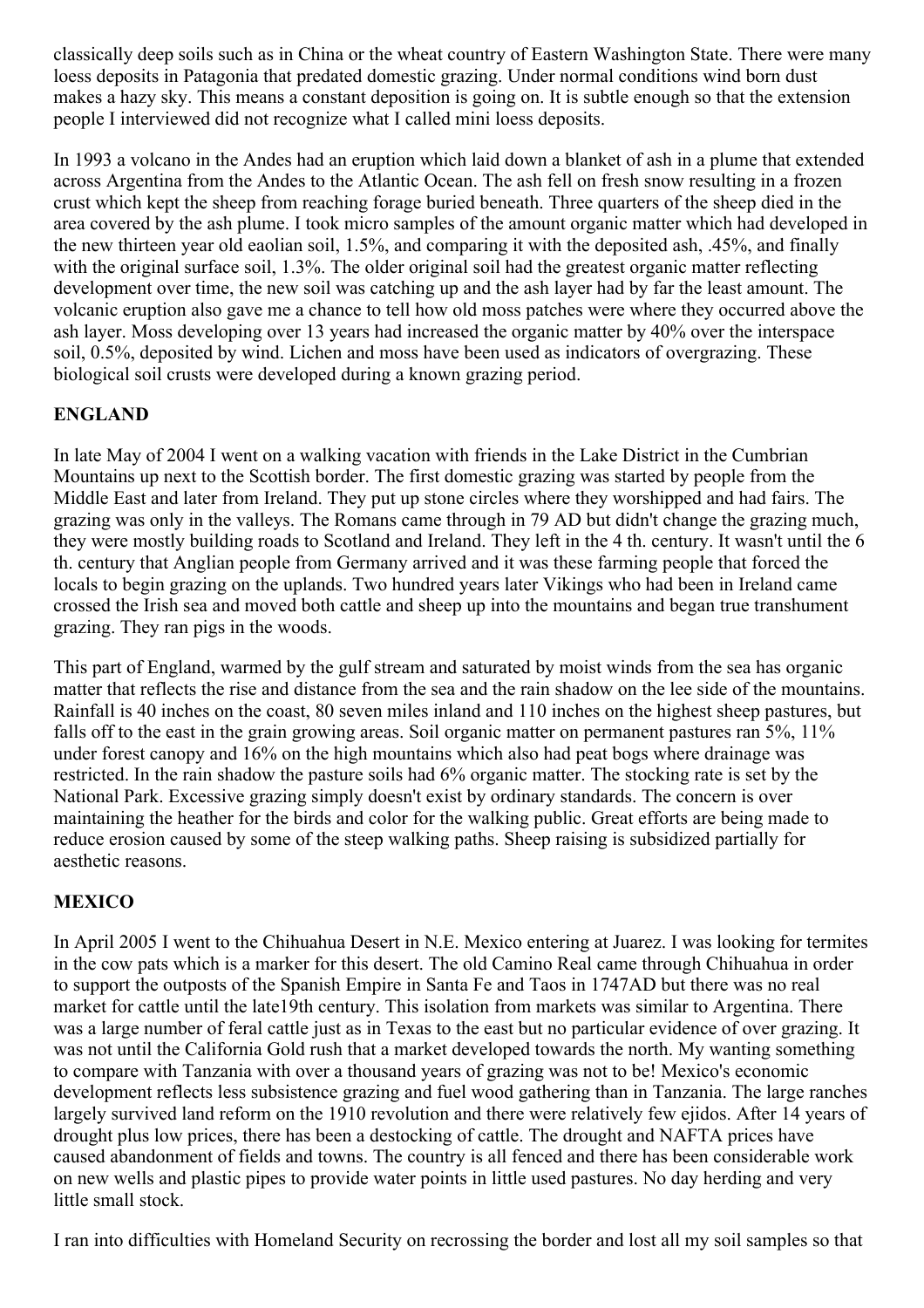there is no data on the highway fence line matched pairs that I had collected.

## **TENTATIVE CONCLUSIONS.**

Climate change, stocking rates and cropping patterns are seldom going to be gathered in a reliable data base. Farmers work the land down to a level below which yields no longer justify the effort. Likewise livestock people, with the constraints of day herding, (for security), and mobility, (to overcome variations in forage and water), keep at it until the return is no longer justified. My intuitive feeling is that the resource base, in general, is on a downward trend. Particular ecosystems differ in relationship to type change and approach to equilibrium states. For some ecosystems the rate of degradation slow and subtle, for others, particularly those exposed to domestic livestock for less than 150 years, the degradation is more rapid and obvious. I think damage by grazing has been exaggerated and although grazing needs reform, damage due to grazing is not as catastrophic as often presented.

"Experts" competing with other experts often predict ecological collapse. Exaggeration may creep in to get the attention of a jaded public. The distortion of reality can result in livestock bans in places like Tunisia and Tanzania. Livestock bans have resulted in hunger and have had to be withdrawn. The Sierra Club proposes a ban on grazing on public land in the Western U.S. under 12 inches of rainfall, (300 mm). If this were to be extended to the world it would affect 900 million people. The history of government livestock bans have mostly been a history of failures.

A second cause for anti livestock feeling is erroneous interpretations of landsat photos that have yet to be ground-truthed. As I traveled I carried maps from the Atlas on Desertification. The fact that one had to search hard for outstanding examples of anthropogenic gullying or wind blowouts and other indicators of disaster means that they may not be the normal landscape as interpreted from the landsat maps.

My interest in grazing has been on the marginal, arid areas where soil failure under overgrazing should occur first. Below certain minimum rainfall thresholds perennial grasses cannot compete with annuals and forbs. These range site evaluation scores are sometimes inaccurately penalized for bare ground that may be the normal interspace condition between shrubs so that these sites are also penalized for the lack of perennials themselves. Western range scientists can underestimate the resiliency of an annual plant community adapted to a long dry season. My feeling is that an organic matter reserve in arid soils functions to buffer rainfall variation. The difference between a heavily grazed soil and one that is protected still leaves a common level of organic matter on both sides of the fence. The question is, can this amount serve as an index of resiliency? Most range condition and trend studies measure the site on the potential natural plant community using plant species composition, maturity and recruitment.

By these criteria many third world arid range sites score badly. One thing missing might be resiliency and resistance to grazing. Could it be that, although a site might be below it's potential natural plant community; it might be on a new, sustainable equilibrium? This equilibrium might be at the end of a long downward spiral of overgrazing. It might be at the point at which grazing is matched by resilience simply because further herding doesn't justify the effort.

I found an example of resiliency in the literature of nomadism. Nomads, besides being popular and intriguing, have evolved an economic adaptation to extreme aridity that is dependent on plant resiliency. In the ergs of the "empty quarter" in Saudi Arabia there is a bush called the abal which can remain green for four years after a single rain. Camels can exist on the least amount of water of any mammal. Some local Bedouin graze only camels which can utilize a greater variety of forage than other herbivores. These pure pastoralists whose caloric intake is dominated by milk and dates have mastered a complex grazing management system that has been sustainable for centuries. It is based on the sustainability of a soil-plant community in which recruitment of some species will only occur decades apart. The closest I have seen of this is Indian rice grass and creosote brush in the Mojave Desert of eastern California. I believe that some of the common perennial grasses in arid areas enjoy reproduction only in infrequent good years.

**FUTURE STUDIES.** I plan on visiting Mongolia to compare long term grazing in a cold, dry climate to the grazing Patagonia that has had relatively recent grazing. Another comparison would be between four hundred years of grazing in the Mexican Chihuahua Desert with Tanzania, particularly with regards to the